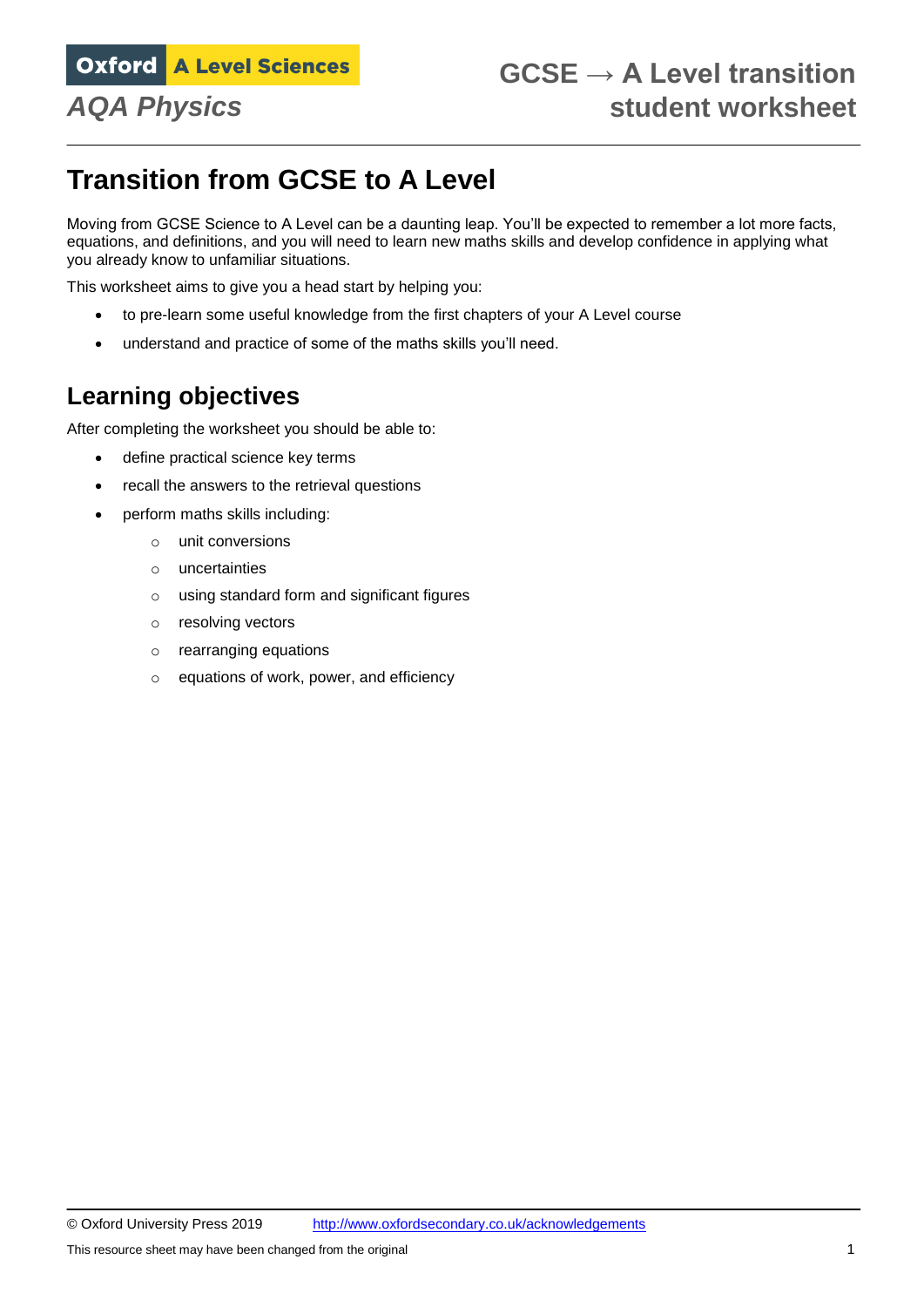# **Retrieval questions**

You need to be confident about the definitions of terms that describe measurements and results in A Level Physics.

Learn the answers to the questions below then cover the answers column with a piece of paper and write as many answers as you can. Check and repeat.

# **Practical science key terms**

| When is a measurement valid?                                                                      | when it measures what it is supposed to be measuring                                                                                    |  |  |
|---------------------------------------------------------------------------------------------------|-----------------------------------------------------------------------------------------------------------------------------------------|--|--|
| When is a result accurate?                                                                        | when it is close to the true value                                                                                                      |  |  |
| What are precise results?                                                                         | when repeat measurements are consistent/agree closely with each<br>other                                                                |  |  |
| What is repeatability?                                                                            | how precise repeated measurements are when they are taken by<br>the same person, using the same equipment, under the same<br>conditions |  |  |
| What is reproducibility?                                                                          | how precise repeated measurements are when they are taken by<br>different people, using different equipment                             |  |  |
| What is the uncertainty of a measurement?                                                         | the interval within which the true value is expected to lie                                                                             |  |  |
| Define measurement error                                                                          | the difference between a measured value and the true value                                                                              |  |  |
| What type of error is caused by results varying<br>around the true value in an unpredictable way? | random error                                                                                                                            |  |  |
| What is a systematic error?                                                                       | a consistent difference between the measured values and true<br>values                                                                  |  |  |
| What does zero error mean?                                                                        | a measuring instrument gives a false reading when the true value<br>should be zero                                                      |  |  |
| Which variable is changed or selected by the<br>investigator?                                     | independent variable                                                                                                                    |  |  |
| What is a dependent variable?                                                                     | a variable that is measured every time the independent variable is<br>changed                                                           |  |  |
| Define a fair test                                                                                | a test in which only the independent variable is allowed to affect the<br>dependent variable                                            |  |  |
| What are control variables?                                                                       | variables that should be kept constant to avoid them affecting the<br>dependent variable                                                |  |  |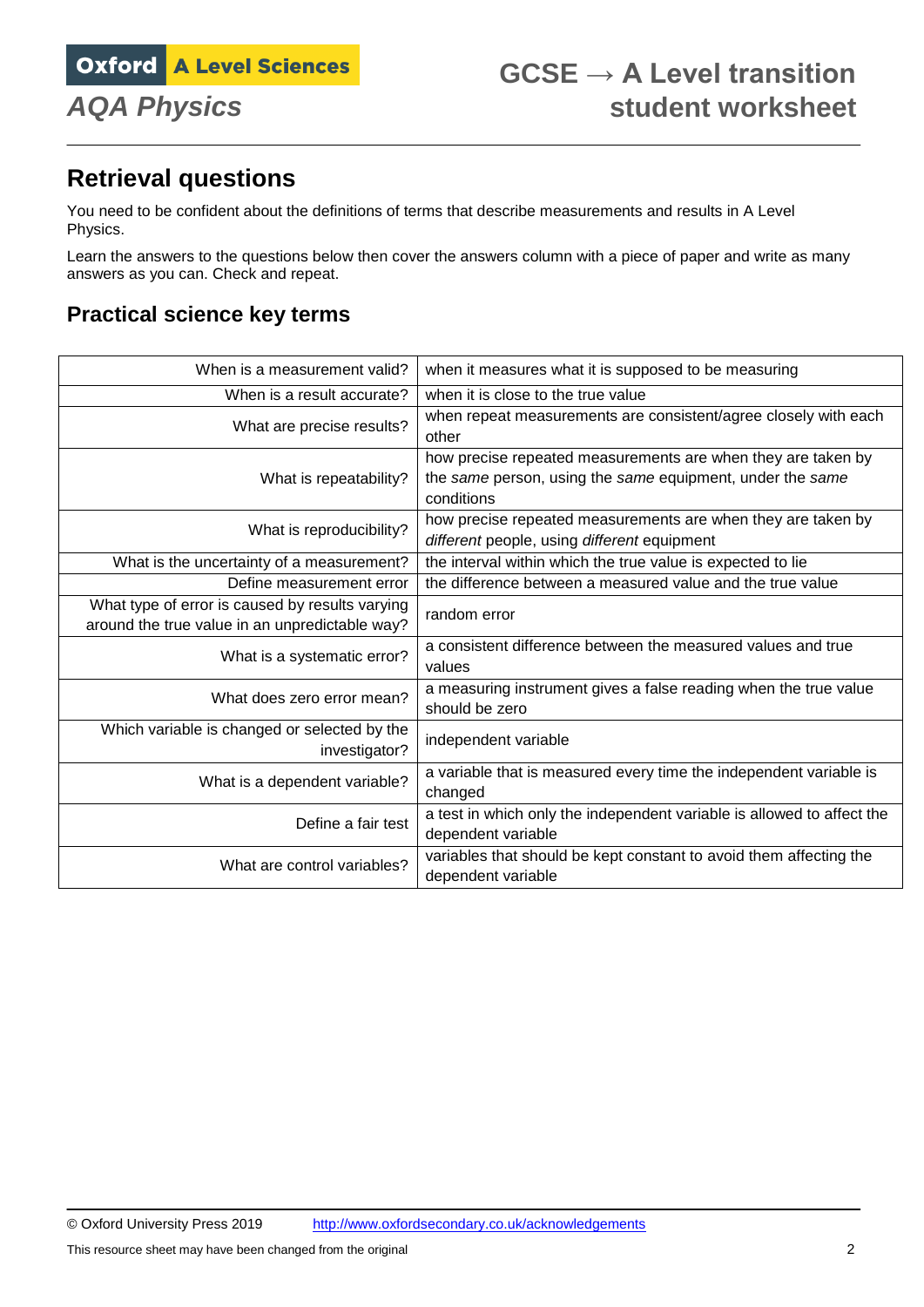# **Matter and radiation**

Learn the answers to the questions below then cover the answers column with a piece of paper and write as many answers as you can. Check and repeat.

| surrounded by electrons<br>Define a nucleon<br>a proton or a neutron in the nucleus<br>+ 1.60×10 <sup>-19</sup> , 0, and – 1.60×10 <sup>-19</sup> coulombs (C) respectively<br>What are the absolute charges of protons,<br>neutrons, and electrons?<br>What are the relative charges of protons,<br>1, 0, and - 1 respectively (charge relative to proton)<br>neutrons, and electrons?<br>$1.67\times10^{-27}$ , $1.67\times10^{-27}$ , and $9.11\times10^{-31}$ kg respectively<br>What is the mass, in kilograms, of a proton, a<br>neutron, and an electron?<br>What are the relative masses of protons,<br>1, 1, and 0.0005 respectively (mass relative to proton)<br>neutrons, and electrons?<br>What is the atomic number of an element?<br>the number of protons<br>Define an isotope<br>isotopes are atoms with the same number of protons and different<br>numbers of neutrons |
|------------------------------------------------------------------------------------------------------------------------------------------------------------------------------------------------------------------------------------------------------------------------------------------------------------------------------------------------------------------------------------------------------------------------------------------------------------------------------------------------------------------------------------------------------------------------------------------------------------------------------------------------------------------------------------------------------------------------------------------------------------------------------------------------------------------------------------------------------------------------------------------|
|                                                                                                                                                                                                                                                                                                                                                                                                                                                                                                                                                                                                                                                                                                                                                                                                                                                                                          |
|                                                                                                                                                                                                                                                                                                                                                                                                                                                                                                                                                                                                                                                                                                                                                                                                                                                                                          |
|                                                                                                                                                                                                                                                                                                                                                                                                                                                                                                                                                                                                                                                                                                                                                                                                                                                                                          |
|                                                                                                                                                                                                                                                                                                                                                                                                                                                                                                                                                                                                                                                                                                                                                                                                                                                                                          |
|                                                                                                                                                                                                                                                                                                                                                                                                                                                                                                                                                                                                                                                                                                                                                                                                                                                                                          |
|                                                                                                                                                                                                                                                                                                                                                                                                                                                                                                                                                                                                                                                                                                                                                                                                                                                                                          |
|                                                                                                                                                                                                                                                                                                                                                                                                                                                                                                                                                                                                                                                                                                                                                                                                                                                                                          |
|                                                                                                                                                                                                                                                                                                                                                                                                                                                                                                                                                                                                                                                                                                                                                                                                                                                                                          |
|                                                                                                                                                                                                                                                                                                                                                                                                                                                                                                                                                                                                                                                                                                                                                                                                                                                                                          |
|                                                                                                                                                                                                                                                                                                                                                                                                                                                                                                                                                                                                                                                                                                                                                                                                                                                                                          |
|                                                                                                                                                                                                                                                                                                                                                                                                                                                                                                                                                                                                                                                                                                                                                                                                                                                                                          |
|                                                                                                                                                                                                                                                                                                                                                                                                                                                                                                                                                                                                                                                                                                                                                                                                                                                                                          |
| Write what A, Z and X stand for in isotope<br>A: the number of nucleons (protons + neutrons)                                                                                                                                                                                                                                                                                                                                                                                                                                                                                                                                                                                                                                                                                                                                                                                             |
| Z: the number of protons<br>notation $\binom{A}{7}$ X)?                                                                                                                                                                                                                                                                                                                                                                                                                                                                                                                                                                                                                                                                                                                                                                                                                                  |
| X: the chemical symbol                                                                                                                                                                                                                                                                                                                                                                                                                                                                                                                                                                                                                                                                                                                                                                                                                                                                   |
| Which term is used for each type of nucleus?<br>nuclide                                                                                                                                                                                                                                                                                                                                                                                                                                                                                                                                                                                                                                                                                                                                                                                                                                  |
| charge divided by mass (for a charged particle)<br>How do you calculate specific charge?                                                                                                                                                                                                                                                                                                                                                                                                                                                                                                                                                                                                                                                                                                                                                                                                 |
| $9.58\times10^7$ and 1.76 $\times10^{11}$ C kg <sup>-1</sup> respectively<br>What is the specific charge of a proton and an                                                                                                                                                                                                                                                                                                                                                                                                                                                                                                                                                                                                                                                                                                                                                              |
| electron?                                                                                                                                                                                                                                                                                                                                                                                                                                                                                                                                                                                                                                                                                                                                                                                                                                                                                |
| Name the force that holds nuclei together<br>strong nuclear force                                                                                                                                                                                                                                                                                                                                                                                                                                                                                                                                                                                                                                                                                                                                                                                                                        |
| What is the range of the strong nuclear force?<br>from $0.5$ to $3-4$ femtometres (fm)                                                                                                                                                                                                                                                                                                                                                                                                                                                                                                                                                                                                                                                                                                                                                                                                   |
| Name the three kinds of radiation<br>alpha, beta, and gamma                                                                                                                                                                                                                                                                                                                                                                                                                                                                                                                                                                                                                                                                                                                                                                                                                              |
| What particle is released in alpha radiation?<br>an alpha particle, which comprises two protons and two neutrons                                                                                                                                                                                                                                                                                                                                                                                                                                                                                                                                                                                                                                                                                                                                                                         |
| Write the symbol of an alpha particle<br>$\frac{4}{2}$ $\alpha$                                                                                                                                                                                                                                                                                                                                                                                                                                                                                                                                                                                                                                                                                                                                                                                                                          |
| What particle is released in beta radiation?<br>a fast-moving electron (a beta particle)                                                                                                                                                                                                                                                                                                                                                                                                                                                                                                                                                                                                                                                                                                                                                                                                 |
| Write the symbol for a beta particle<br>$^{0}_{-1}$ $\beta$                                                                                                                                                                                                                                                                                                                                                                                                                                                                                                                                                                                                                                                                                                                                                                                                                              |
| Define gamma radiation<br>electromagnetic radiation emitted by an unstable nucleus                                                                                                                                                                                                                                                                                                                                                                                                                                                                                                                                                                                                                                                                                                                                                                                                       |
| What particles make up everything in the<br>matter and antimatter<br>universe?                                                                                                                                                                                                                                                                                                                                                                                                                                                                                                                                                                                                                                                                                                                                                                                                           |
| Name the antimatter particles for electrons,<br>positron, antiproton, antineutron, and antineutrino respectively                                                                                                                                                                                                                                                                                                                                                                                                                                                                                                                                                                                                                                                                                                                                                                         |
| protons, neutrons, and neutrinos                                                                                                                                                                                                                                                                                                                                                                                                                                                                                                                                                                                                                                                                                                                                                                                                                                                         |
| What happens when corresponding matter and<br>they annihilate (destroy each other)                                                                                                                                                                                                                                                                                                                                                                                                                                                                                                                                                                                                                                                                                                                                                                                                       |
| antimatter particles meet?                                                                                                                                                                                                                                                                                                                                                                                                                                                                                                                                                                                                                                                                                                                                                                                                                                                               |
| List the seven main parts of the electromagnetic<br>radio waves, microwaves, infrared, visible, ultraviolet, X-rays,                                                                                                                                                                                                                                                                                                                                                                                                                                                                                                                                                                                                                                                                                                                                                                     |
| spectrum from longest wavelength to shortest<br>gamma rays                                                                                                                                                                                                                                                                                                                                                                                                                                                                                                                                                                                                                                                                                                                                                                                                                               |
| Write the equation for calculating the wavelength                                                                                                                                                                                                                                                                                                                                                                                                                                                                                                                                                                                                                                                                                                                                                                                                                                        |
| wavelength $(\lambda) = \frac{\text{speed of light}(c)}{\text{frequency}(f)}$<br>of electromagnetic radiation                                                                                                                                                                                                                                                                                                                                                                                                                                                                                                                                                                                                                                                                                                                                                                            |
| Define a photon<br>a packet of electromagnetic waves                                                                                                                                                                                                                                                                                                                                                                                                                                                                                                                                                                                                                                                                                                                                                                                                                                     |
| $3.00\times10^8$ m s <sup>-1</sup><br>What is the speed of light?                                                                                                                                                                                                                                                                                                                                                                                                                                                                                                                                                                                                                                                                                                                                                                                                                        |
| Write the equation for calculating photon energy<br>photon energy $(E)$ = Planck constant $(h)$ x frequency $(h)$                                                                                                                                                                                                                                                                                                                                                                                                                                                                                                                                                                                                                                                                                                                                                                        |
| Name the four fundamental interactions<br>gravity, electromagnetic, weak nuclear, strong nuclear                                                                                                                                                                                                                                                                                                                                                                                                                                                                                                                                                                                                                                                                                                                                                                                         |

© Oxford University Press 2019 <http://www.oxfordsecondary.co.uk/acknowledgements>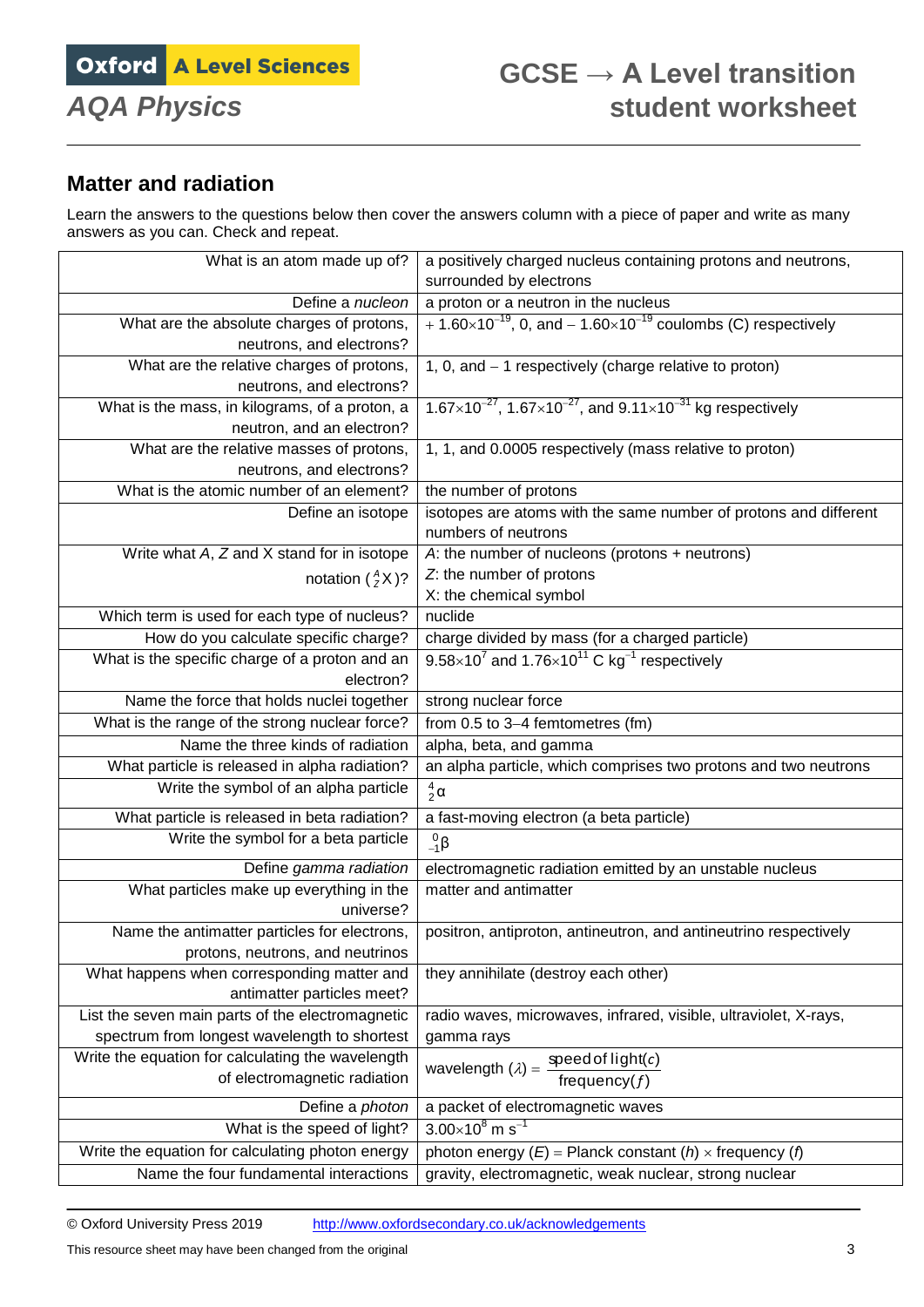# **Maths skills**

## **1 Measurements**

### **1.1 Base and derived SI units**

Units are defined so that, for example, every scientist who measures a mass in kilograms uses the same size for the kilogram and gets the same value for the mass. Scientific measurement depends on standard units – most are *Système International* (SI) units. Every measurement must give the unit to have any meaning. You should know the correct unit for physical quantities.

#### **Base units**

| <b>Physical quantity</b> | Unit     | Symbol | <b>Physical quantity</b> | Unit   | Symbol |
|--------------------------|----------|--------|--------------------------|--------|--------|
| length                   | metre    | m      | electric current         | ampere |        |
| mass                     | kilogram | kg     | temperature difference   | Kelvin |        |
| time                     | second   | s      | amount of substance      | mole   | mol    |

#### **Derived units**

Example:

timetaken  $speed = \frac{distance\,travelled}$ 

If a car travels 2 metres in 2 seconds:

s  $speed = \frac{2 \text{ metres}}{2 \text{ seconds}} = 1 \frac{\text{m}}{\text{s}} = 1 \text{ m/s}$ 

This defines the SI unit of speed to be 1 metre per second (m/s), or 1 m s<sup>-1</sup> (s<sup>-1</sup> =  $\frac{1}{s}$  $\frac{1}{2}$ .

### *Practice questions*

**1** Complete this table by filling in the missing units and symbols.

| <b>Physical quantity</b> | <b>Equation used to derive unit</b> | <b>Unit</b> | <b>Symbol and name</b><br>(if there is one) |
|--------------------------|-------------------------------------|-------------|---------------------------------------------|
| frequency                | $period-1$                          | $s^{-1}$    | Hz, hertz                                   |
| volume                   | length <sup>3</sup>                 |             |                                             |
| density                  | $mass \times volume$                |             |                                             |
| acceleration             | velocity $\div$ time                |             |                                             |
| force                    | $mass \times acceleration$          |             |                                             |
| work and energy          | force x distance                    |             |                                             |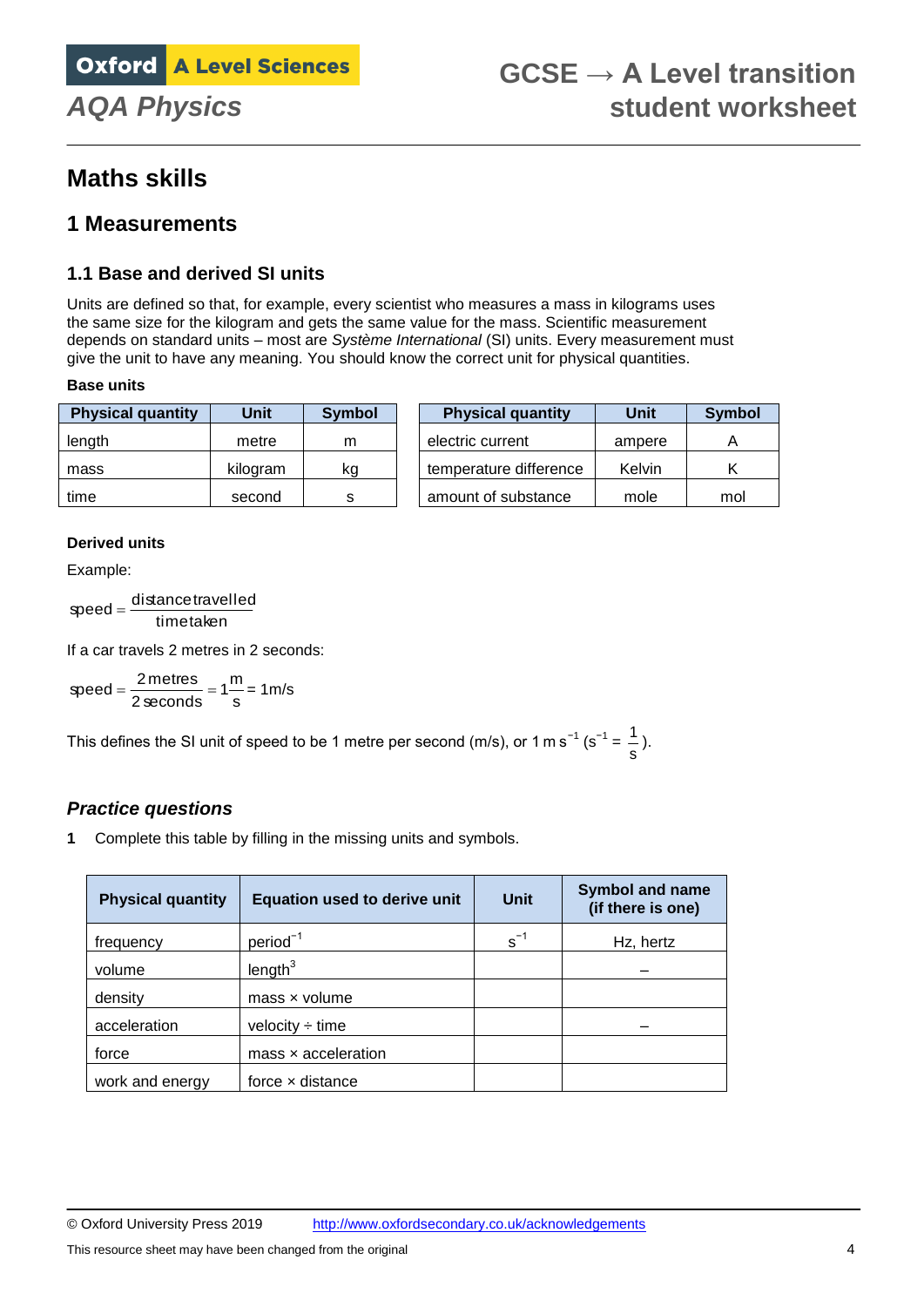### **1.2 Significant figures**

When you use a calculator to work out a numerical answer, you know that this often results in a large number of decimal places and, in most cases, the final few digits are 'not significant'. It is important to record your data and your answers to calculations to a reasonable number of significant figures. Too many and your answer is claiming an accuracy that it does not have, too few and you are not showing the precision and care required in scientific analysis.

Numbers to 3 significant figures (3 s.f.):

3.62 25.4 271 0.0147 0.245 39 400

(notice that the zeros before the figures and after the figures are *not* significant – they just show you how large the number is by the position of the decimal point).

Numbers to 3 significant figures where the zeros *are* significant:

207 4050 1.01 (any zeros between the other significant figures *are* significant).

Standard form numbers with 3 significant figures:

 $9.42\times10^{-5}$ 1.56 $\times$ 10<sup>8</sup>

If the value you wanted to write to 3.s.f. was 590, then to show the zero was significant you would have to write:

590 (to 3.s.f.) or 5.90  $\times$  10<sup>2</sup>

#### *Practice questions*

- **2** Give these measurements to 2 significant figures:
- **a** 19.47 m **b** 21.0 s **c** 1.673×10−27 kg **d** 5 s
- **3** Use the equation:

current  $resistance = \frac{potential}{}$ 

to calculate the resistance of a circuit when the potential difference is 12 V and the current is 1.8 mA. Write your answer in  $k\Omega$  to 3 s.f.

### **1.3 Uncertainties**

When a physical quantity is measured there will always be a small difference between the measured value and the true value. How important the difference is depends on the size of the measurement and the size of the uncertainty, so it is important to know this information when using data.

There are several possible reasons for uncertainty in measurements, including the difficulty of taking the measurement and the resolution of the measuring instrument (i.e. the size of the scale divisions).

For example, a length of 6.5 m measured with great care using a 10 m tape measure marked in mm would have an uncertainty of 2 mm and would be recorded as  $6.500 \pm 0.002$  m.

It is useful to quote these uncertainties as percentages.

For the above length, for example,

measurement ×100 percentageuncertainty =  $\frac{$ uncertainty  $\frac{1}{x}$ 

percentageuncertain $y = \frac{0.002}{6.500}$ × 100% = 0.03%. The measurement is 6.500 m ± 0.03%.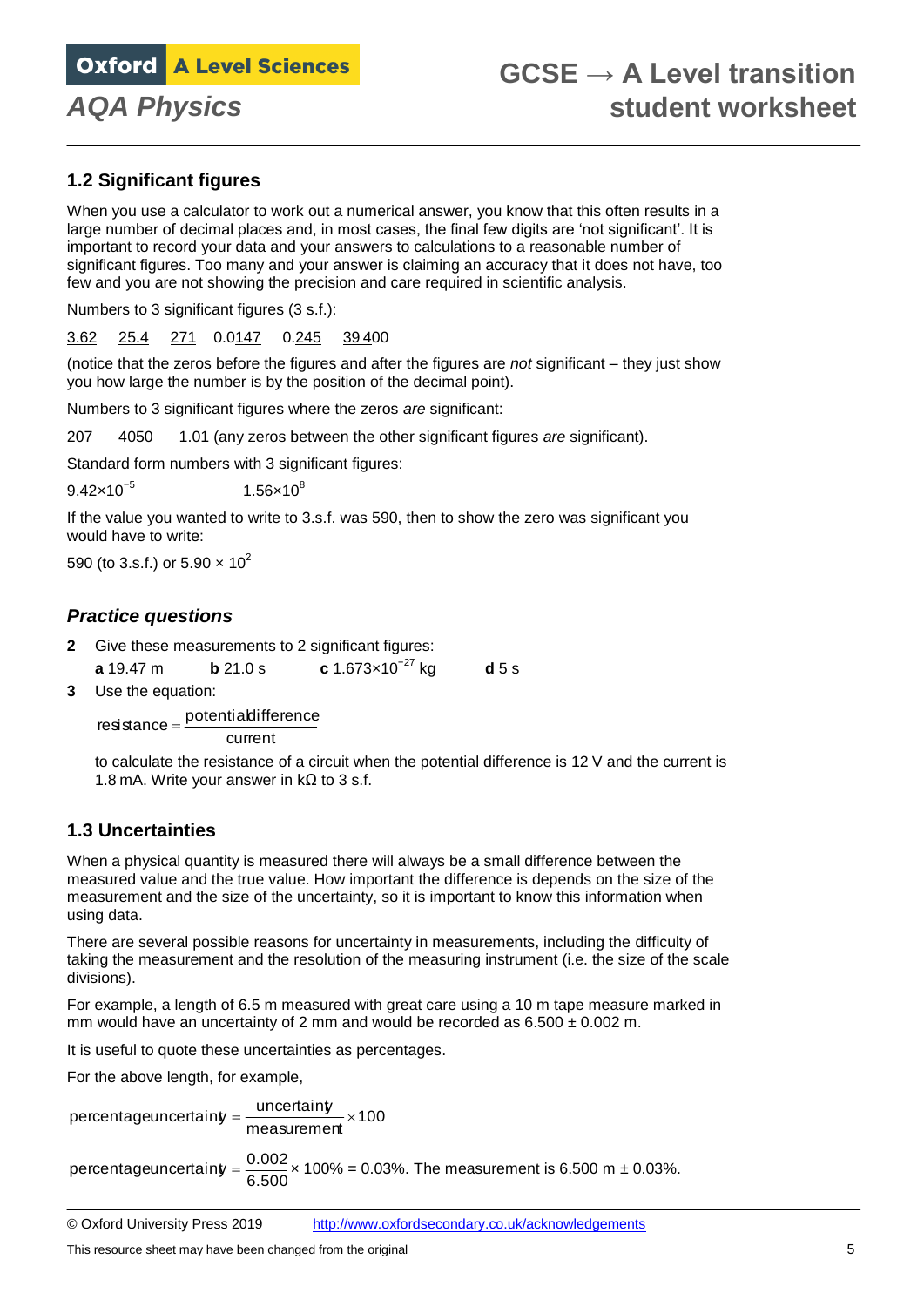Values may also be quoted with absolute error rather than percentage uncertainty, for example, if the 6.5 m length is measured with a 5% error,

the absolute error =  $5/100 \times 6.5$  m =  $\pm 0.325$  m.

#### *Practice questions*

**4** Give these measurements with the uncertainty shown as a percentage (to 1 significant figure):

**a** 5.7 ± 0.1 cm **b** 450 ± 2 kg **c** 10.60 ± 0.05 s **d** 366 000 ± 1000 J

**5** Give these measurements with the error shown as an absolute value:

**a** 1200 W ± 10% **b** 330 000 Ω ± 0.5%

**6** Identify the measurement with the smallest percentage error. Show your working.

**A** 9 ± 5 mm **B** 26 ± 5 mm **C** 516 ± 5 mm **D** 1400 ± 5 mm

## **2 Standard form and prefixes**

When describing the structure of the Universe you have to use very large numbers. There are billions of galaxies and their average separation is about a million light years (ly). The Big Bang theory says that the Universe began expanding about 14 billion years ago. The Sun formed about 5 billion years ago. These numbers and larger numbers can be expressed in standard form and by using prefixes.

### **2.1 Standard form for large numbers**

In standard form, the number is written with one digit in front of the decimal point and multiplied by the appropriate power of 10. For example:

- The diameter of the Earth, for example, is 13 000 km. 13 000 km =  $1.3 \times 10$  000 km =  $1.3 \times 10^4$  km.
- The distance to the Andromeda galaxy is 2 200 000 light years =  $2.2 \times 1000000$  ly = 2.2 $\times$ 10 $^6$  ly.

### **2.2 Prefixes for large numbers**

Prefixes are used with SI units (see Topic 1.1) when the value is very large or very small. They can be used instead of writing the number in standard form. For example:

- A kilowatt (1 kW) is a thousand watts, that is 1000 W or  $10^3$  W.
- A megawatt (1 MW) is a million watts, that is 1 000 000 W or  $10^6$  W.
- A gigawatt (1 GW) is a billion watts, that is 1 000 000 000 W or  $10^9$  W.

| <b>Prefix</b> | <b>Symbol</b> | <b>Value</b>    | <b>Prefix</b> | <b>Symbol</b> | Value           |
|---------------|---------------|-----------------|---------------|---------------|-----------------|
| kilo          |               | $10^3$          | giga          |               | 10 <sup>9</sup> |
| mega          | M             | 10 <sup>6</sup> | tera          |               | $10^{12}$       |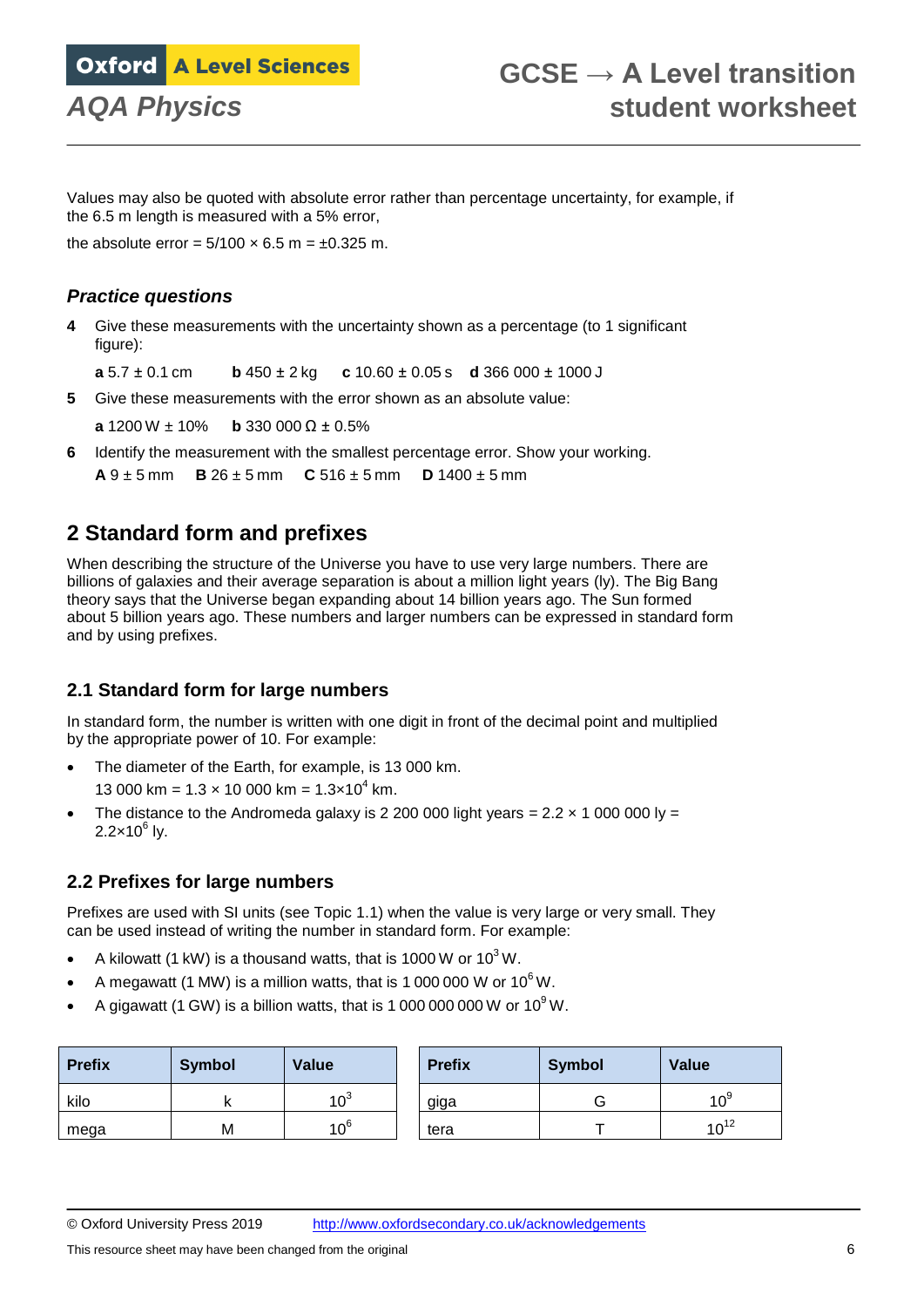For example, Gansu Wind Farm in China has an output of  $6.8 \times 10^9$  W. This can be written as 6800 MW or 6.8 GW.

### *Practice questions*

- **1** Give these measurements in standard form:
- **a** 1350 W **b** 130 000 Pa **c** 696  $\times$  10<sup>6</sup> s **d** 0.176  $\times$  10<sup>12</sup> C kg<sup>-1</sup>
- **2** The latent heat of vaporisation of water is 2 260 000 J/kg. Write this in:
- **a** J/g **b** kJ/kg **c** MJ/kg

### **2.3 Standard form and prefixes for small numbers**

At the other end of the scale, the diameter of an atom is about a tenth of a billionth of a metre. The particles that make up an atomic nucleus are much smaller. These measurements are represented using negative powers of ten and more prefixes. For example:

- The charge on an electron =  $1.6 \times 10^{-19}$  C.
- The mass of a neutron = 0.016 75  $\times$  10<sup>-25</sup> kg = 1.675 $\times$ 10<sup>-27</sup> kg (the decimal point has moved 2 places to the right).
- $\bullet$  There are a billion nanometres in a metre, that is 1 000 000 000 nm = 1 m.
- There are a million micrometres in a metre, that is 1 000 000 um = 1 m.

| <b>Prefix</b> | <b>Symbol</b> | <b>Value</b> | <b>Prefix</b> | <b>Symbol</b> | <b>Value</b> |
|---------------|---------------|--------------|---------------|---------------|--------------|
| centi         | ι.            | $10^{-2}$    | nano          |               | $10^{-9}$    |
| milli         | m             | $10^{-3}$    | pico          |               | $10^{-12}$   |
| micro         |               | $10^{-6}$    | femto         |               | $10^{-15}$   |

### *Practice questions*

- **3** Give these measurements in standard form: **a** 0.0025 m **b** 160 × 10<sup>−17</sup> m **c** 0.01 × 10<sup>−6</sup> J **d** 0.005 × 10<sup>6</sup> m **e** 0.00062 × 10<sup>3</sup> N
- **4** Write the measurements for question 3a, c, and d above using suitable prefixes.
- **5** Write the following measurements using suitable prefixes.
	- $a$  a microwave wavelength  $= 0.009$  m
	- **b** a wavelength of infrared =  $1 \times 10^{-5}$  m
	- **c** a wavelength of blue light =  $4.7 \times 10^{-7}$  m

### **2.4 Powers of ten**

When multiplying powers of ten, you must *add* the indices.

So 100  $\times$  1000 = 100 000 is the same as 10<sup>2</sup>  $\times$  10<sup>3</sup> = 10<sup>2 + 3</sup> = 10<sup>5</sup>

When dividing powers of ten, you must *subtract* the indices.

So 
$$
\frac{100}{1000} = \frac{1}{10} = 10^{-1}
$$
 is the same as  $\frac{10^2}{10^3} = 10^{2-3} = 10^{-1}$ 

But you can only do this when the numbers with the indices are the same.

So  $10^2 \times 2^3 = 100 \times 8 = 800$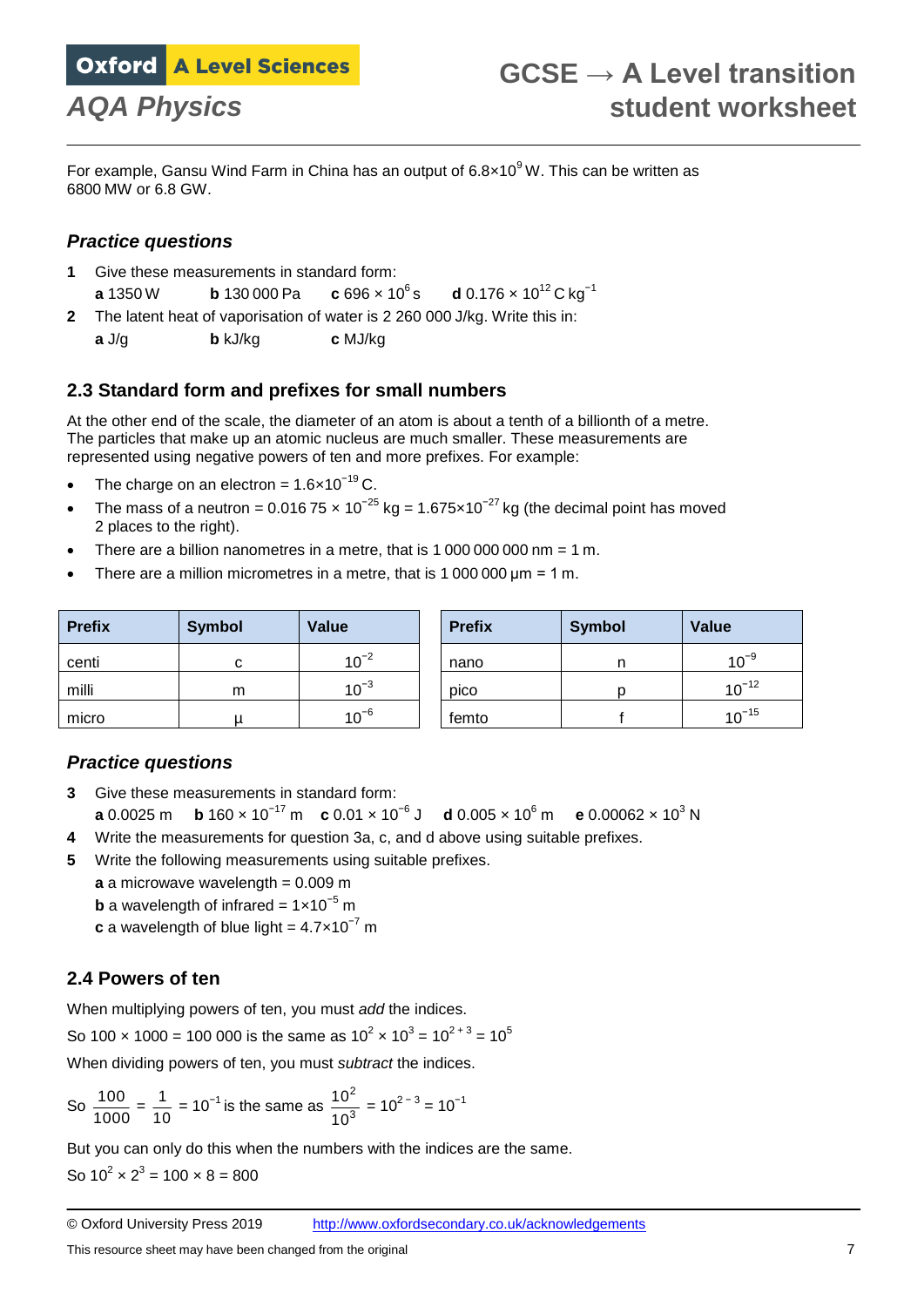And you can't do this when adding or subtracting.  $10^2 + 10^3 = 100 + 1000 = 1100$  $10^2 - 10^3 = 100 - 1000 = -900$ 

**Remember:** You can only add and subtract the indices when you are multiplying or dividing the numbers, not adding or subtracting them.

#### *Practice questions*

**6** Calculate the following values – read the questions very carefully!

a 20 $^6$  + 10 $^{-3}$ b 10<sup>2</sup> – 10<sup>-2</sup> c 2<sup>3</sup>  $\times$  10<sup>2</sup> d 10 $^5 \div$  10 $^2$ 

**7** The speed of light is 3.0×10<sup>8</sup> m s<sup>-1</sup>. Use the equation  $v = f\lambda$  (where  $\lambda$  is wavelength) to calculate the frequency of:

**a** ultraviolet, wavelength 3.0×10−7 m **b** radio waves, wavelength 1000 m

**c** X-rays, wavelength 1.0×10−10 m.

## **3 Resolving vectors**

#### **3.1 Vectors and scalars**

**Vectors** have a magnitude (size) and a direction. Directions can be given as points of the compass, angles or words such as forwards, left or right. For example, 30 mph east and 50 km/h north-west are velocities.

**Scalars** have a magnitude, but no direction. For example, 10 m/s is a speed.

#### *Practice questions*

- **1** State whether each of these terms is a vector quantity or a scalar quantity: density, temperature, electrical resistance, energy, field strength, force, friction, frequency, mass, momentum, power, voltage, volume, weight, work done.
- 2 For the following data, state whether each is a vector or a scalar: 3 ms<sup>-1</sup>, +20 ms<sup>-1</sup>, 100 m NE, 50 km, −5 cm, 10 km S 30° W, 3 × 10<sup>8</sup> ms<sup>−1</sup> upwards, 273 °C, 50 kg, 3 A.

#### **3.2 Drawing vectors**

Vectors are shown on drawings by a straight arrow. The arrow starts from the point where the vector is acting and shows its direction. The length of the vector represents the magnitude.

When you add vectors, for example two velocities or three forces, you must take the direction into account.

The combined effect of the vectors is called the resultant.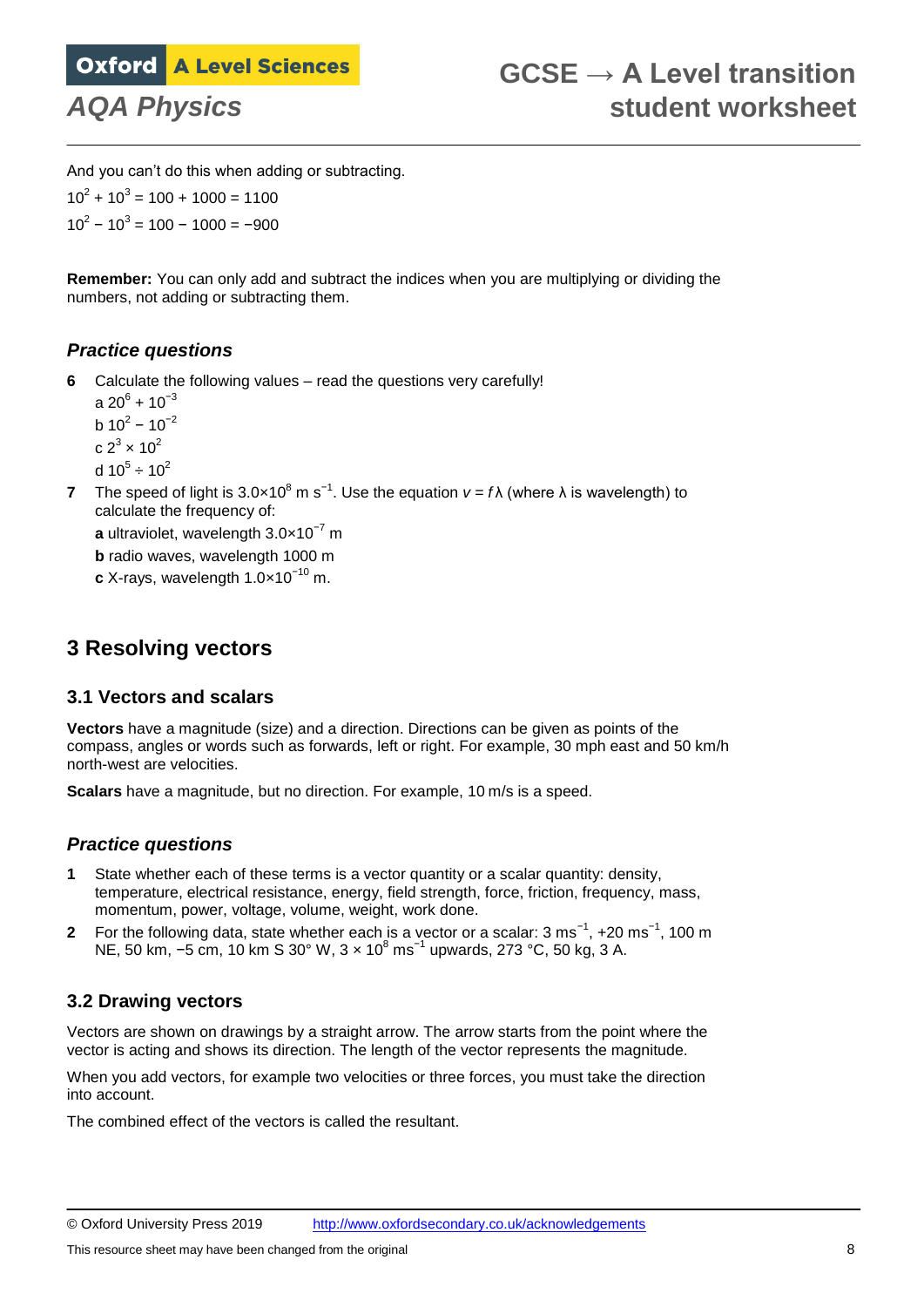# **GCSE → A Level transition** *AQA Physics* **student worksheet**

This diagram shows that walking 3 m from A to B and then turning through 30° and walking 2 m to C has the same effect as walking directly from A to C. AC is the resultant vector, denoted by the double arrowhead.

A careful drawing of a scale diagram allows us to measure these. Notice that if the vectors are combined by drawing them in the opposite order, AD and  $\overline{DC}$ , these are the other two sides of the parallelogram and give the same resultant.

### *Practice question*

**3** Two tractors are pulling a log across a field. Tractor 1 is pulling north with force  $1 = 5$  kN and tractor 2 is pulling east with force  $2 = 12$  kN. By scale drawing, determine the resultant force.

#### **3.3 Free body force diagrams**

To combine forces, you can draw a similar diagram to the one above, where the lengths of the sides represent the magnitude of the force (e.g., 30 N and 20 N). The third side of the triangle shows us the magnitude and direction of the resultant force.

When solving problems, start by drawing a free body force diagram. The object is a small dot and the forces are shown as arrows that start on the dot and are drawn in the direction of the force. They don't have to be to scale, but it helps if the larger forces are shown to be larger. Look at this example.

A 16 kg mass is suspended from a hook in the ceiling and pulled to one side with a rope, as shown on the right. Sketch a free body force diagram for the mass and draw a triangle of forces.



Notice that each force starts from where the previous one ended and they join up to form a triangle with no resultant because the mass is in equilibrium (balanced).

#### *Practice questions*

- **4** Sketch a free body force diagram for the lamp (**Figure 1**, below) and draw a triangle of forces.
- **5** There are three forces on the jib of a tower crane (**Figure 2**, below). The tension in the cable *T*, the weight *W*, and a third force *P* acting at X.

The crane is in equilibrium. Sketch the triangle of forces.



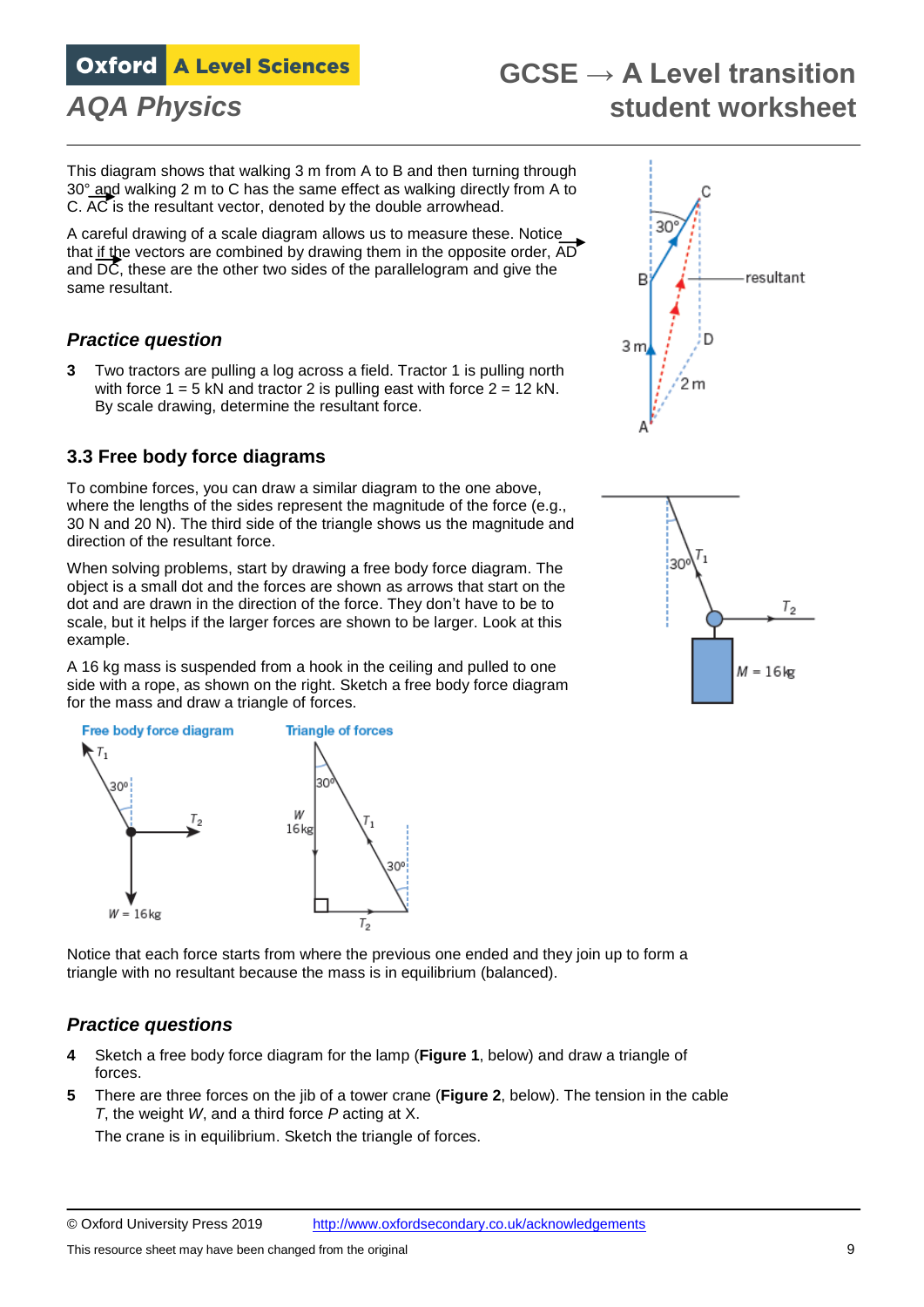# **GCSE → A Level transition** *AQA Physics* **student worksheet**



### **3.4 Calculating resultants**

When two forces are acting at right angles, the resultant can be calculated using Pythagoras's theorem and the trig functions: sine, cosine, and tangent.

For a right-angled triangle as shown:



**6 Figure 3** shows three forces in equilibrium.

Draw a triangle of forces to find *T* and *α*.

**7** Find the resultant force for the following pairs of forces at right angles to each other:

**a** 3.0 N and 4.0 N **b** 5.0 N and 12.0 N



**Figure 3**

# **4 Rearranging equations**

Sometimes you will need to rearrange an equation to calculate the answer to a question. For example, if you want to calculate the resistance *R*, the equation:

potential difference (*V*) = current (*A*) × resistance (Ω) or *V* = *I R*

must be rearranged to make *R* the subject of the equation:

$$
R=\frac{V}{I}
$$

When you are solving a problem:

- Write down the values you know and the ones you want to calculate.
- you can rearrange the equation first, and then substitute the values *or*
- substitute the values and then rearrange the equation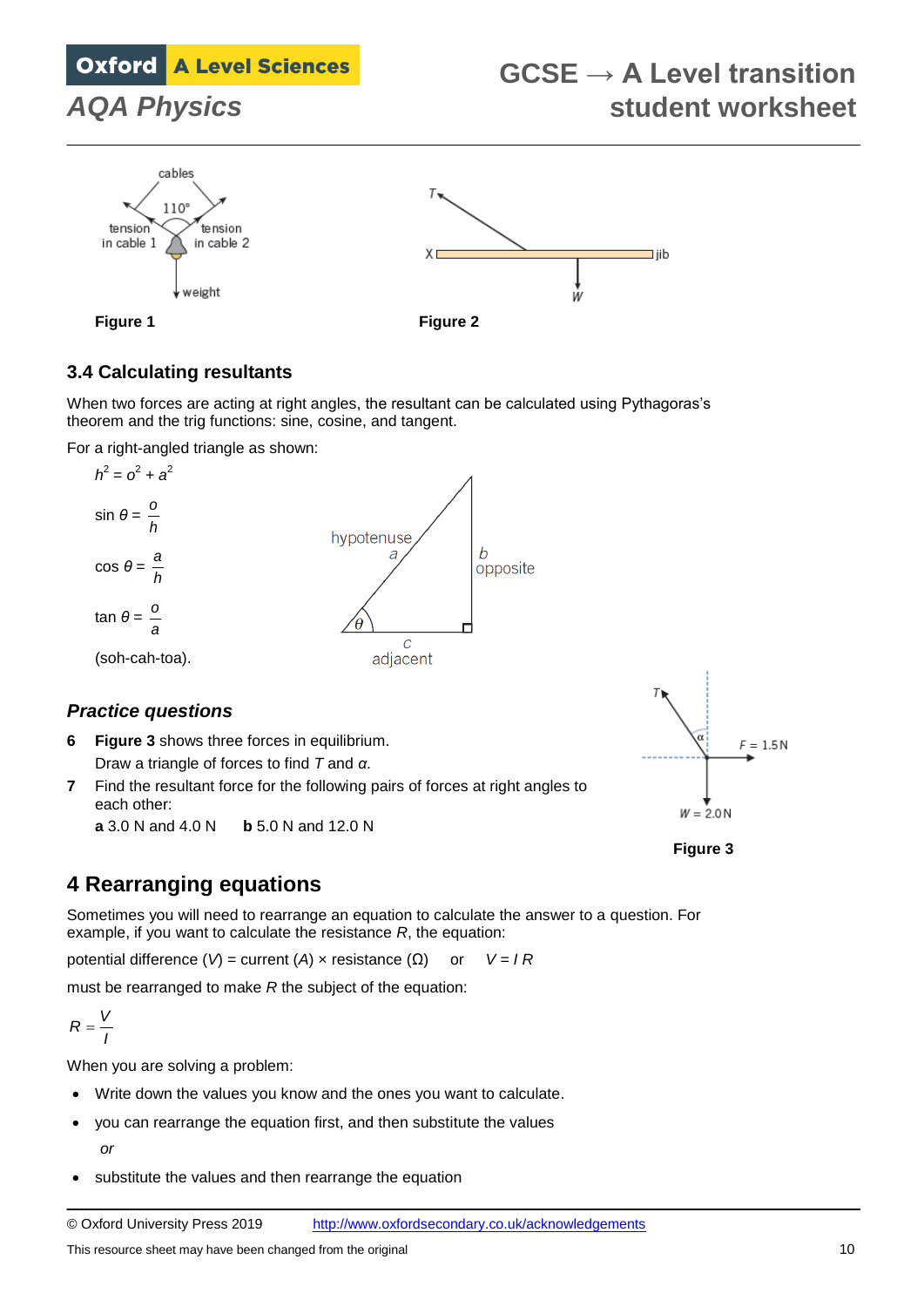#### **4.1 Substitute and rearrange**

A student throws a ball vertically upwards at 5 m s<sup>-1</sup>. When it comes down, she catches it at the same point. Calculate how high it goes.

**step 1:** Known values are:

- initial velocity  $u = 5.0$  m s<sup>-1</sup>
- $\bullet$  final velocity  $v = 0$  (you know this because as it rises it will slow down, until it comes to a stop, and then it will start falling downwards)
- acceleration  $a = a = -9.81$  m s<sup>-2</sup>
- distance  $s = ?$

#### **Step 2:** Equation:

(final velocity)<sup>2</sup> – (initial velocity)<sup>2</sup> = 2 x acceleration x distance

or 
$$
v^2 - u^2 = 2 \times g \times s
$$

Substituting: (0)<sup>2</sup> − (5.0 m s<sup>-1</sup>)<sup>2</sup> = 2 × −9.81 m s<sup>-2</sup> × s

0 − 25 = 2 × −9.81 × *s*

**Step 3:** Rearranging:

−19.62 *s* = −25

$$
s = \frac{-25}{-19.62} = 1.27 \text{ m} = 1.3 \text{ m (2 s.f.)}
$$

#### *Practice questions*

- **1** The potential difference across a resistor is 12 V and the current through it is 0.25 A. Calculate its resistance.
- **2** Red light has a wavelength of 650 nm. Calculate its frequency. Write your answer in standard form.

(Speed of light =  $3.0 \times 10^8$  m s<sup>-1</sup>)

#### **4.2 Rearrange and substitute**

A 57 kg block falls from a height of 68 m. By considering the energy transferred, calculate its speed when it reaches the ground.

(Gravitational field strength = 10 N  $kg^{-1}$ )

**Step 1:**  $m = 57$  kg  $h = 68$  m  $g = 10$  N kg<sup>-1</sup> *v* = ?

**Step 2: There are three equations:** 

 $PE = m a h$  KE gained = PE lost KE = 0.5  $m v<sup>2</sup>$ 

**Step 3:** Rearrange the equations before substituting into it.

As KE gained = PE lost,  $m g h = 0.5 m v^2$ 

You want to find *v*. Divide both sides of the equation by 0.5 *m*:

$$
\frac{mgh}{0.5m} = \frac{0.5mv^2}{0.5m}
$$

$$
2 gh = v^2
$$

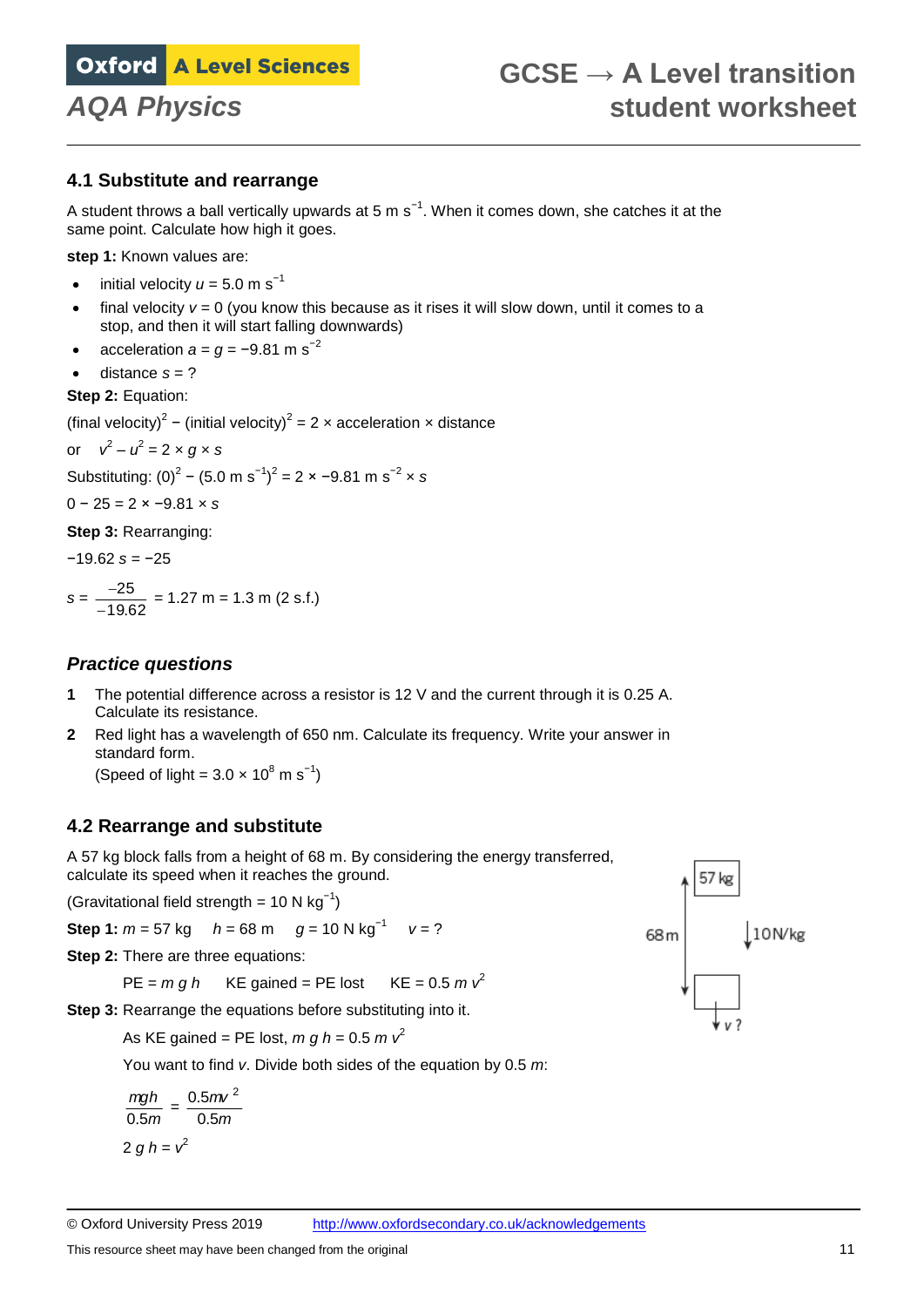To get *v*, take the square root of both sides:  $v = \sqrt{2gh}$ 

**Step 4:** Substitute into the equation:

$$
v = \sqrt{2 \times 10 \times 68}
$$

 $v = \sqrt{1360} = 37 \text{ m s}^{-1}$ 

### *Practice question*

**3** Calculate the specific latent heat of fusion for water from this data:

 $4.03\times10^4$  J of energy melted 120 g of ice.

Use the equation:

thermal energy for a change in state (J) = mass (kg) × specific latent heat (J kg<sup>-1</sup>) Give your answer in J kg $^{-1}$  in standard form.

# **5 Work done, power, and efficiency**

### **5.1 Work done**

Work is done when energy is transferred. Work is done when a force makes something move. If work is done *by* an object its energy decreases and if work is done *on* an object its energy increases.

```
work done = energy transferred = force \times distance
```
Work and energy are measured in joules (J) and are scalar quantities (see Topic 3.1).

### *Practice question*

- **1** Calculate the work done when the resultant force on a car is 22 kN and it travels 2.0 km.
- **2** Calculate the distance travelled when 62.5 kJ of work is done applying a force of 500 N to an object.

### **5.2 Power**

Power is the rate of work done.

It is measured in watts  $(W)$  where 1 watt = 1 joule per second.

 $power = \frac{energy}{time taken}$ energy transferred *or* power = timetaken work done

*P* = Δ*W*/Δ*t Δ is the symbol 'delta' and is used to mean a 'change in'*

Look at this worked example, which uses the equation for potential energy gained.

A motor lifts a mass *m* of 12 kg through a height Δ*h* of 25 m in 6.0 s.

Gravitational potential energy gained:

Δ*PE* = *mg*Δ*h* = (12 kg) × (9.81 m s−2 ) × (25 m) = 2943 J